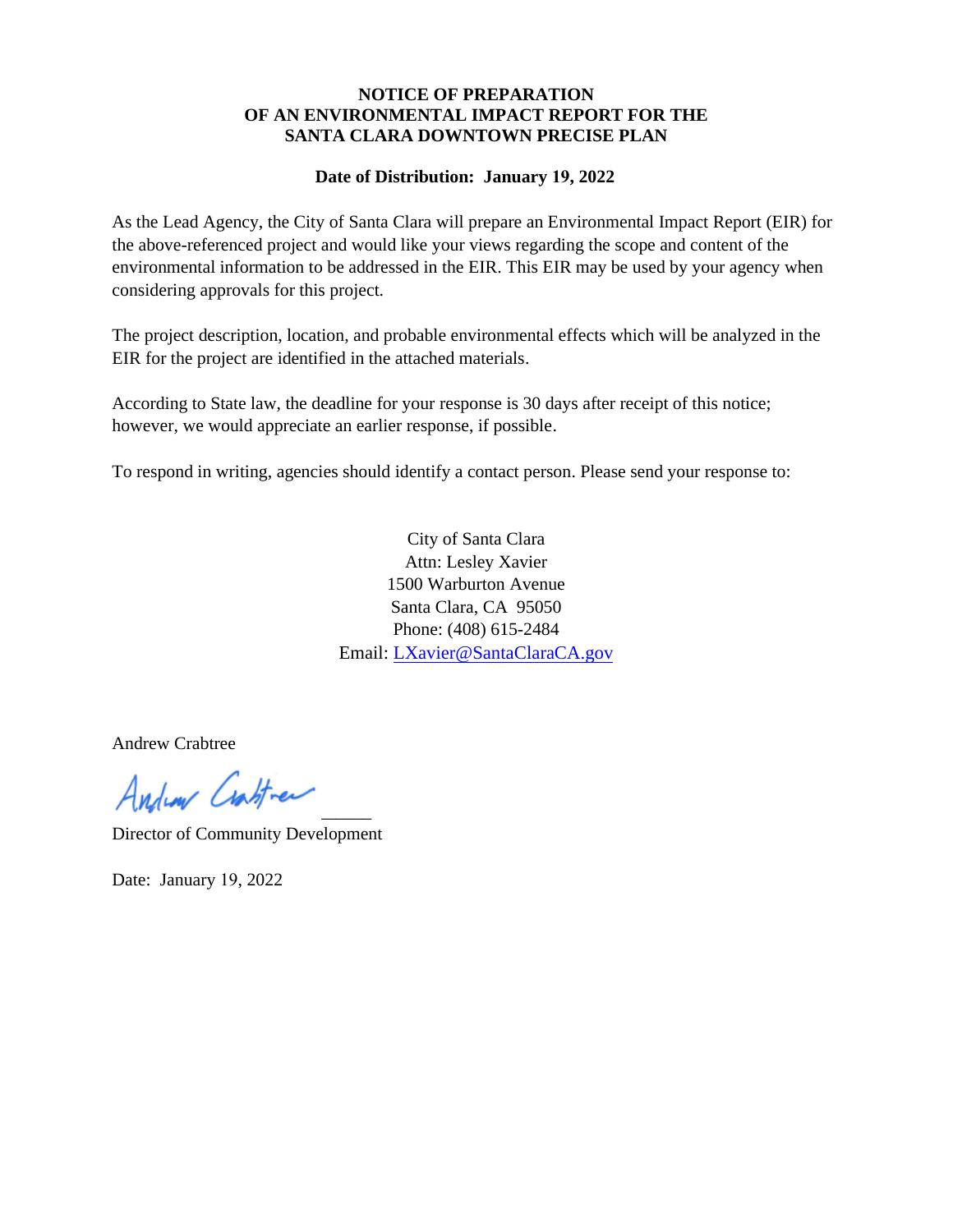### **NOTICE OF PREPARATION OF AN ENVIRONMENTAL IMPACT REPORT FOR THE SANTA CLARA DOWNTOWN PRECISE PLAN**

#### **January 19, 2022**

#### *Introduction*

The purpose of an Environmental Impact Report (EIR) is to inform decision-makers and the general public of the environmental effects of a proposed project that an agency may implement or approve. The EIR process is intended to provide information sufficient to evaluate a project and its potential for significant impacts on the environment; to examine methods of reducing adverse impacts; and to consider alternatives to the project.

The EIR for the proposed project will be prepared and processed in accordance with the California Environmental Quality Act (CEQA) of 1970, as amended. In accordance with the requirements of CEQA, the EIR will include the following:

- A summary of the project;
- A project description;
- A description of the existing environmental setting, environmental impacts, and mitigation measures for the project;
- Alternatives to the project as proposed; and
- Environmental consequences, including (a) any significant environmental effects which cannot be avoided if the project is implemented; (b) any significant irreversible and irretrievable commitment of resources; (c) the growth inducing impacts of the proposed project; and (d) cumulative impacts.

#### *Project Location*

The project area is 25 acres in size and is bounded by Lafayette Street to the east, Homestead Road to the south, Madison Street to the west, and Benton Street to the north (see Figures 1 and 2). The Santa Clara Downtown Precise Plan (SCDPP) area is adjacent to Santa Clara University (SCU) and the Caltrain corridor. The SCDPP area includes up to 44 parcels and is currently developed with residential, office, and commercial uses, as well as a SCU educational center.

#### *Project Background*

Development within the Downtown Core is currently comprised of approximately 350,000 square feet retail and office space and 190 residential units. The City of Santa Clara 2010-2035 General Plan, adopted November 2010, envisions revitalizing the Downtown Core with a mix of residential and commercial development. The foundation of the SCDPP has been laid through the completion of a series of planning workshops between October 2015 and November 2017 by all interested community members.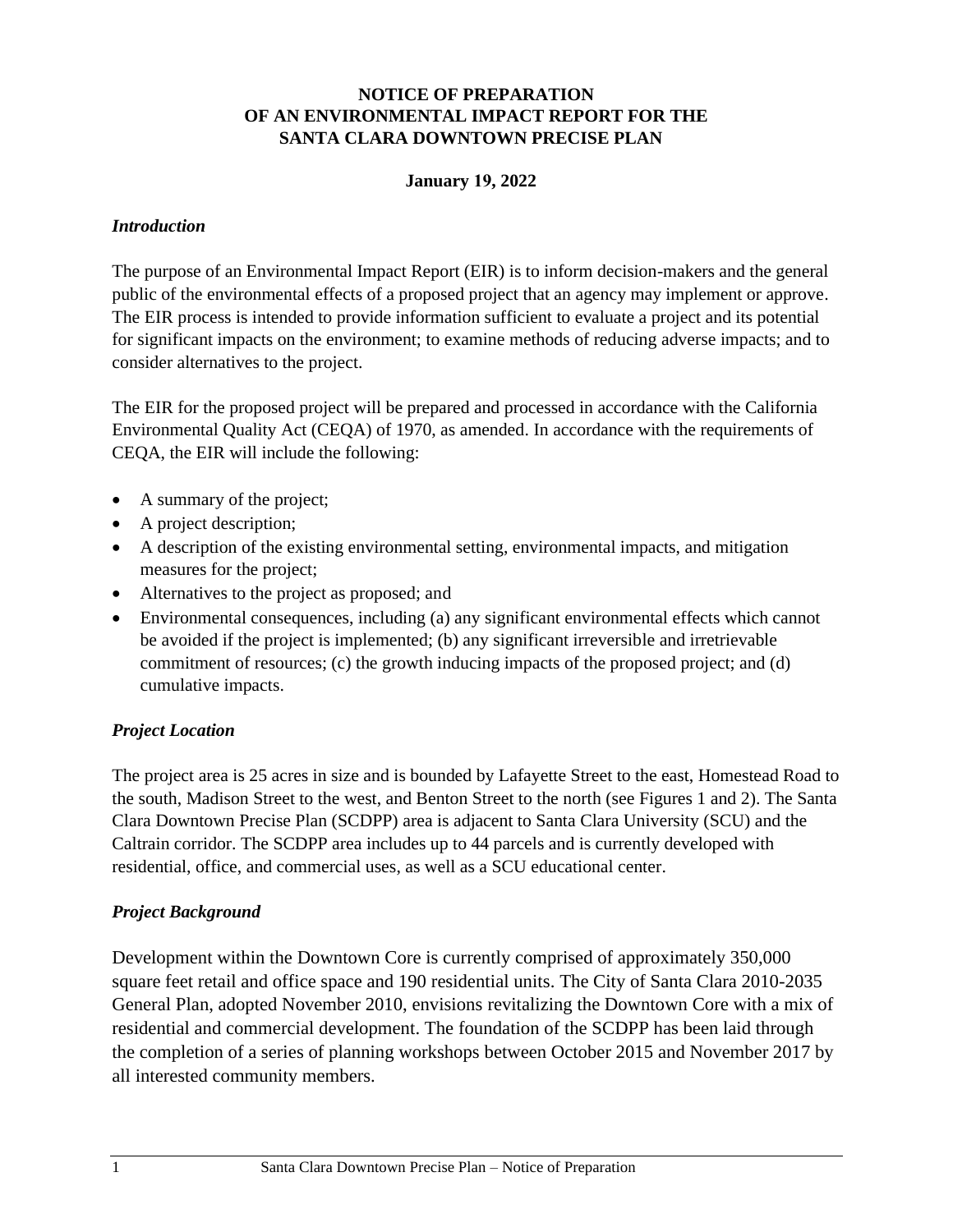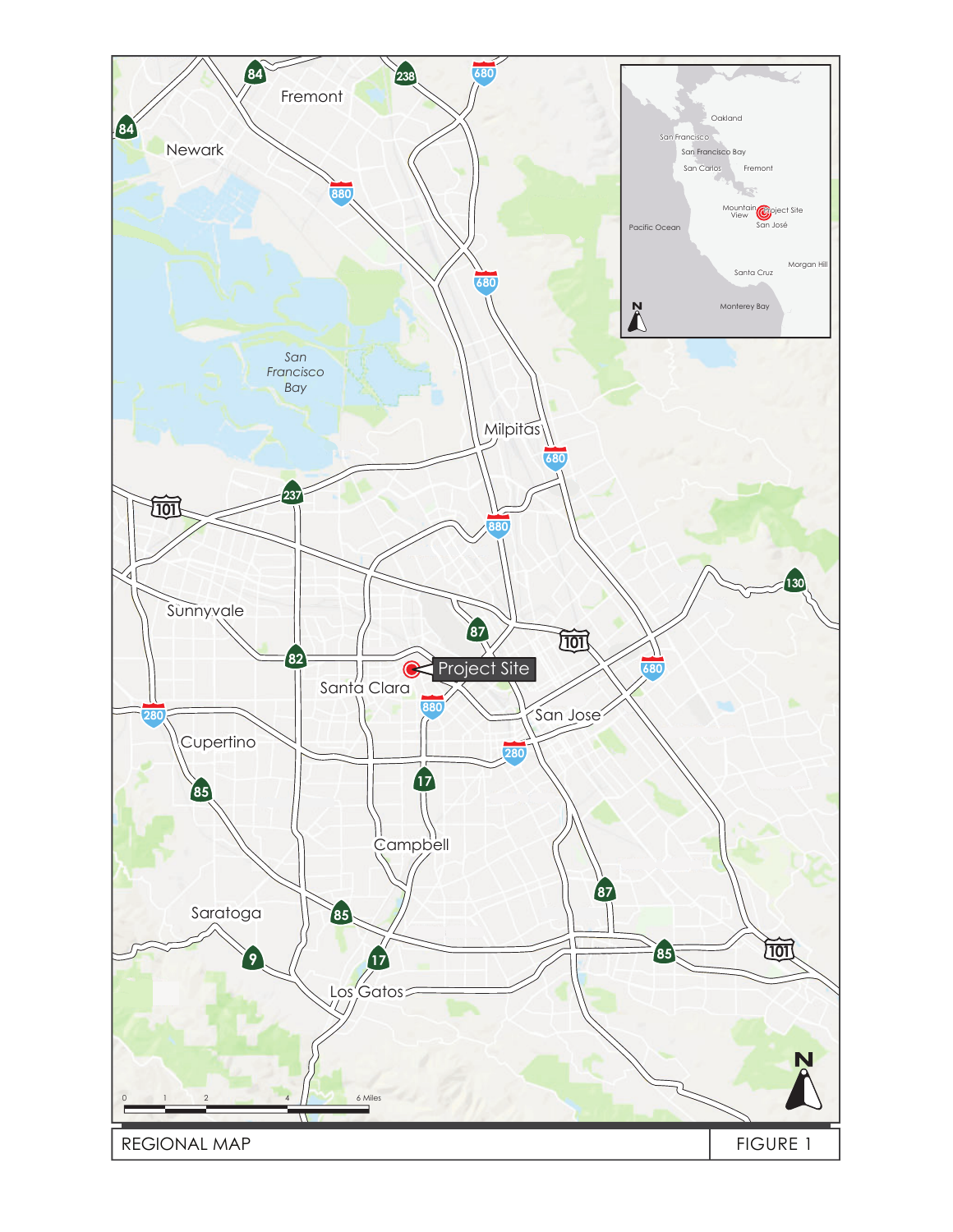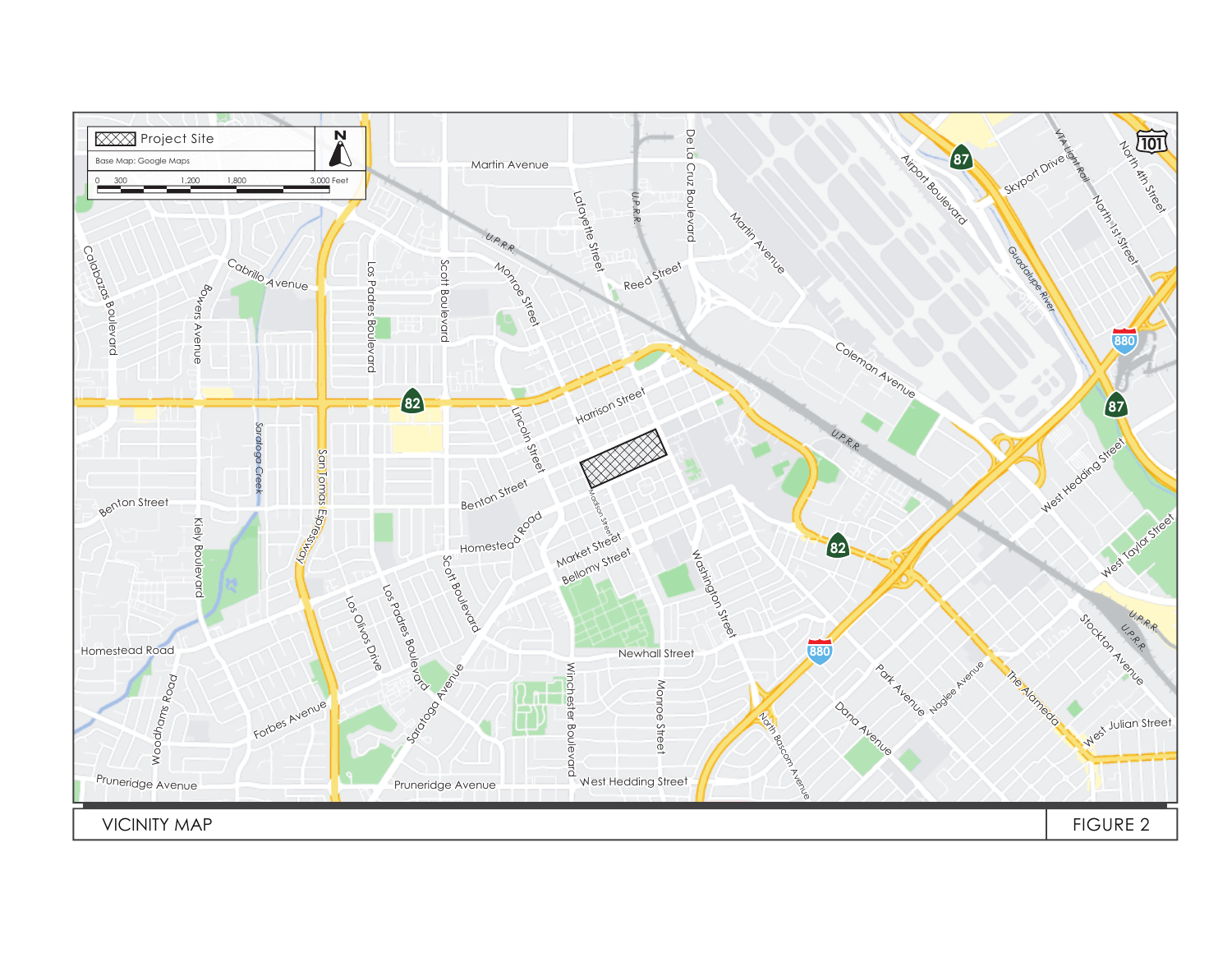Over the course of the SCDPP planning process thus far, the planning team has gotten feedback from community members and stakeholders in the following ways:

- 24 Downtown Community Task Force (DCTF) meetings. Details of each meeting, including meeting materials and summaries can be found under the Task Force page of the SCDPP website.
- A virtual workshop on streets, public spaces, buildings, programming, art and culture on October 12, 2021.
- Two online surveys on the topics of Land Use Concepts during May 2020 and Placemaking in October 2021.
- Two "Meeting in a Box" activities distributed to the community in January/February 2020 and June 2020.
- A lunchtime student engagement workshop at Santa Clara University on January 29, 2020.
- Downtown Retail 101 Community Workshop on January 16, 2020.
- Meetings with stakeholders and technical advisors from January through March 2020.

Summaries of all the community engagement activities can be found on the SCDPP website at: <https://www.santaclaraca.gov/downtown>

# *Project Description*

The purpose of the SCDPP is to provide guidance for new development within the Downtown (as identified in the City's General Plan) and to meet the needs of the community. The proposed land use alternative selected by the City to be studied includes approximately 1,317,600 square feet of housing (up to 1,326 residential units), 669,500 square feet of office/hotel, 197,900 square feet of retail/retail ready/and entertainment, and 44,300 square feet of public space. Buildings in the SCDPP area would range from three stories (approximately 33 feet) to nine stories (approximately 124 feet). The SCDPP would maintain the existing roadway network and vehicular connections from the surrounding streets and re-establish the street grid with distinct experiences for different street types.

The SCDPP area consists of three General Plan designations (e.g., Community Mixed-Use, Downtown Core, and Low-Density Residential) and five zoning districts (e.g., Downtown Commercial, Community Commercial, Public of Quasi Public, Planned Development, and General Office). A General Plan Amendment and rezoning are proposed.

# *Potential Environmental Impacts of the Project*

The EIR will identify the significant environmental effects anticipated to result from build out of the proposed SCDPP. The EIR is intended to be a program-level document that will analyze the broad environmental effects of the project. No specific development projects are being considered. Rather, the analysis will focus on the reasonably foreseeable direct and indirect physical environmental effects that could result from implementation of the land use and policies envisioned for the SCDPP. The EIR will include the following specific environmental categories as related to the proposed project: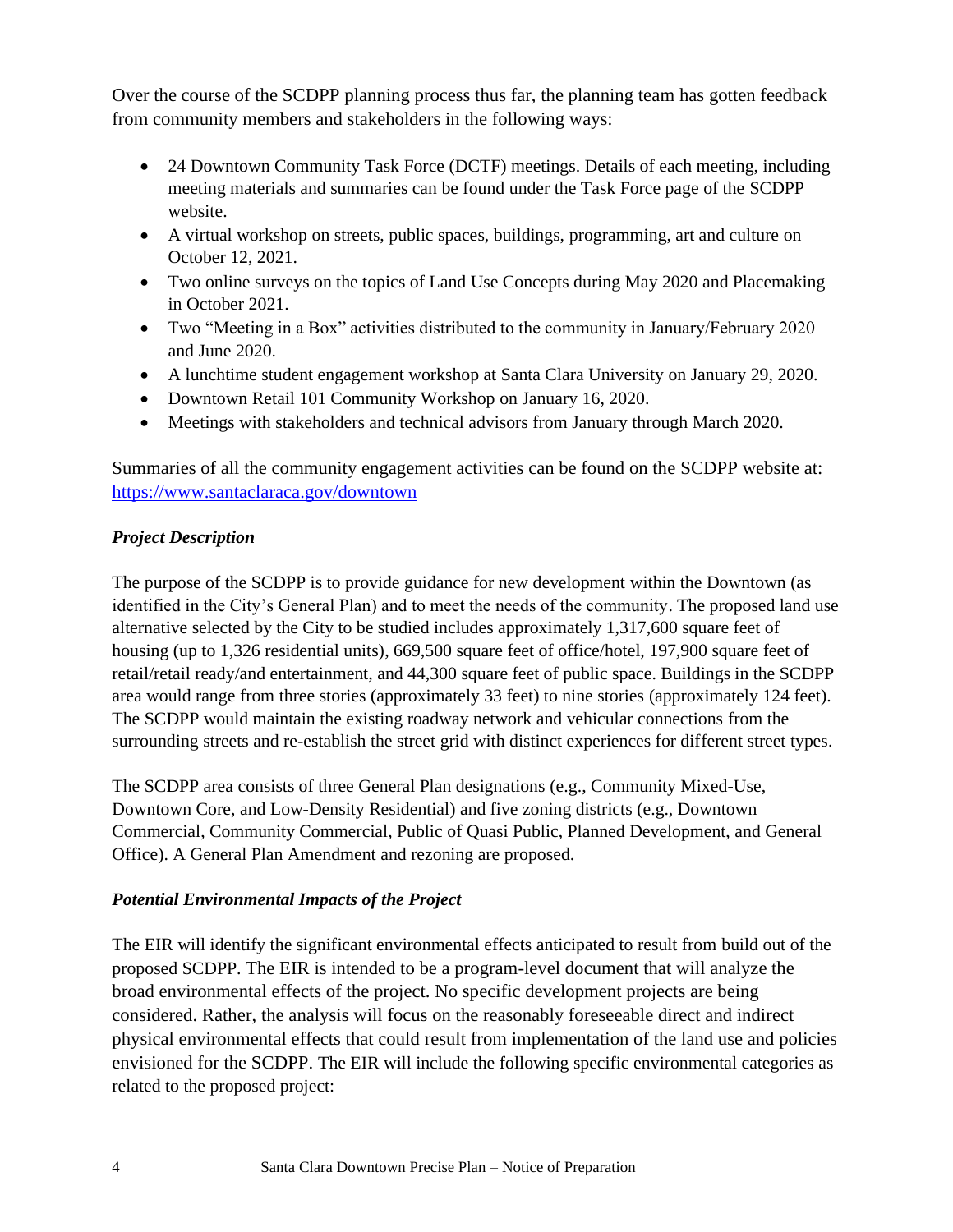# 1. Aesthetics

Visual issues resulting from implementation of the proposed project would include any significant adverse impacts resulting from building mass, height, lighting, and possible glare to adjacent land uses. The EIR will describe the existing visual setting of the project area and the visual changes that are anticipated to occur as a result of the proposed project. The EIR will also discuss possible light and glare issues from the proposed development. Mitigation measures will be identified for significant impacts, as warranted.

# 2. Air Quality

The EIR will address the regional air quality conditions in the Bay Area and discuss the proposed project's impacts to local and regional air quality according to the 2017 Bay Area Air Quality Management District (BAAQMD) guidelines and thresholds.

### 3. Biological Resources

Habitats in the project area are low in species diversity and include predominately urban adapted birds and animals. The EIR will discuss the project's impacts to trees and impacts to birds that may be nesting in trees on or adjacent to the plan area during future construction of individual parcels. Mitigation measures to reduce significant impacts will be identified, as appropriate.

### 4. Cultural Resources

There are seven potentially eligible historic structures located within the boundaries of the SCDPP area which include 945 Madison Street, 1059 Madison Street, 1075 Madison Street, 1390 Madison Street, 1200 Franklin Mall, 906 Monroe Street, and 930 Monroe Street.<sup>1</sup> The EIR will include a discussion of potential impacts to cultural and archaeological resources that could result from implementation of the SCDPP. Appropriate mitigation measures will be identified and implemented, in the event cultural resources, including subsurface resources, are encountered during future construction of individual parcels within the plan area.

# 5. Energy

Future development under the SCDPP would likely result in an increased demand for energy on-site. The Draft EIR will examine whether energy use would be wasteful, inefficient, or unnecessary, or would conflict with an applicable plan for renewable energy or energy efficiency.

### 6. Geology and Soils

The project site is located within the most seismically active region in the United States. The EIR will discuss possible geological impacts associated with seismic activity and the existing soil condition on-site. Mitigation measures will be identified for significant impacts, as warranted.

<sup>1</sup> City of Santa Clara. "8.9 Historic Preservation and Resource Inventory." Accessed December 15, 2021. [https://www.santaclaraca.gov/Home/ShowDocument?id=3743.](https://www.santaclaraca.gov/Home/ShowDocument?id=3743)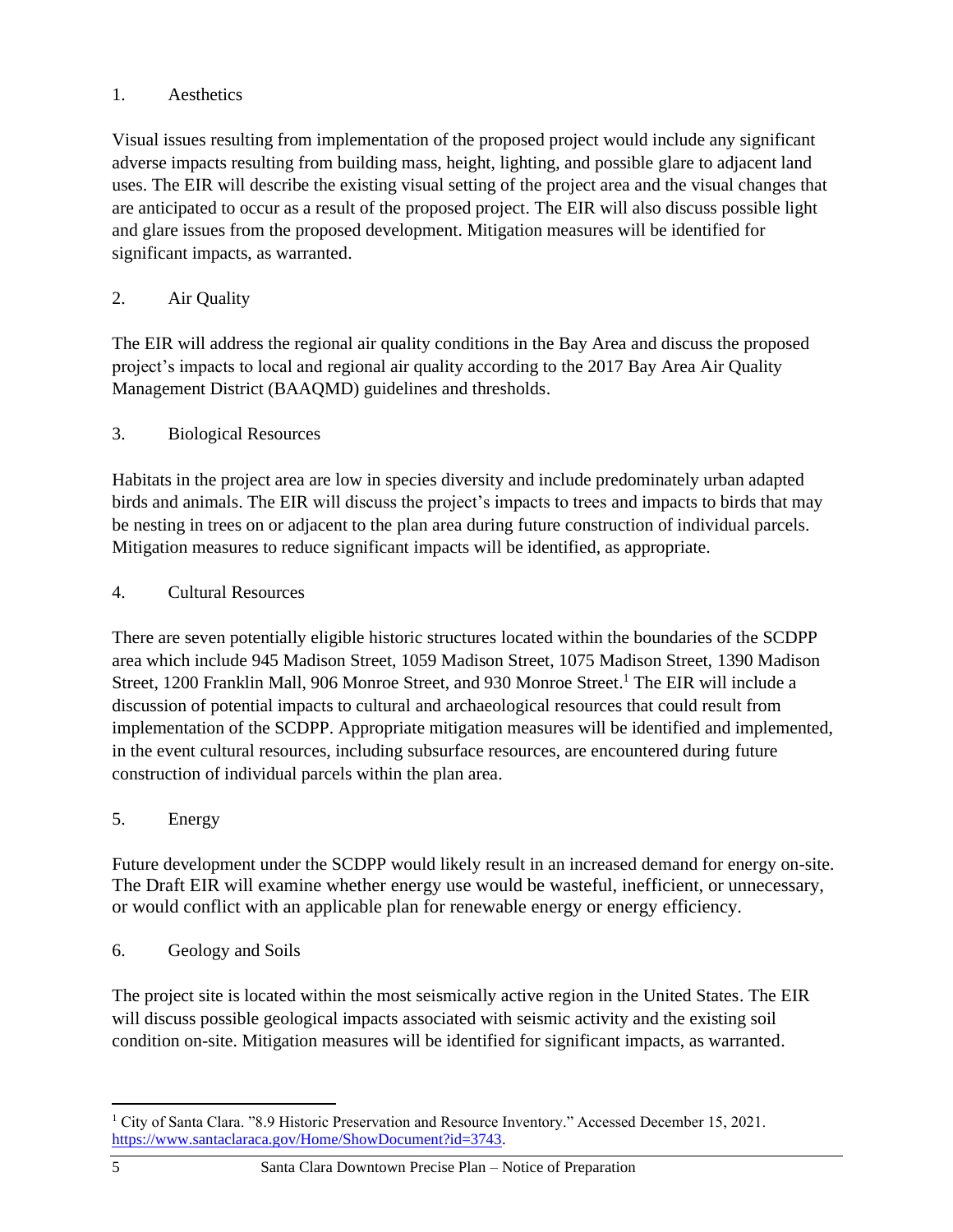### 7. Greenhouse Gas Emissions

Future development under the SCDPP would contribute to regional and global greenhouse gas emissions (GHG). This analysis will evaluate whether or not emissions would conflict with emissions reduction goals and plans.

## 8. Hazards and Hazardous Materials

The EIR will summarize hazardous materials conditions within and adjacent to the SCDPP area and identify any potential contamination that could impact construction workers and/or future site users. Mitigation measures will be identified for significant impacts, as warranted.

9. Hydrology and Water Quality

According to the FEMA Flood Insurance Rate Maps  $(FIRM),^2$  the entire plan area is located in Flood Zone X which is designated as areas of 0.2 percent annual chance flood, areas of one percent annual chance flood with average depths of less than one foot or with drainage areas of less than one square mile, and areas protected by levees from one percent annual chance floods. There are no City floodplain requirements for Flood Zone X.

The EIR will address the possible flooding issues within the plan area as well as the effectiveness of the storm drainage system and the potential water quality impacts of redevelopment activities in the project area under the SCDPP consistent with the requirements of the Regional Water Quality Control Board. The EIR will also discuss the preliminary stormwater management plan for the SCDPP area.

# 10. Land Use

The project site is located in an urbanized area surrounded by residential, retail, and office land uses, as well as a SCU educational center. The EIR will describe the existing land uses within, and in the vicinity of, the proposed SCDPP area, and will discuss the project's conformance with relevant land use plans, policies, and regulations.

# 11. Noise

The primary noise source in the area is vehicular traffic. The EIR will discuss the plans effect on ambient noise levels from full build out of the plan as well as potential construction noise impacts on nearby sensitive receptors and the project's compliance with the City code and General Plan.

12. Population and Housing

This section will analyze the potential for future development under the SCDPP to displace existing people or housing, and whether implementation of the SCDPP would lead to unplanned population growth.

<sup>2</sup> Federal Emergency Management Agency. "FEMA Flood Map Service Center." Accessed December 14, 2021. [https://msc.fema.gov/portal/search?AddressQuery.](https://msc.fema.gov/portal/search?AddressQuery)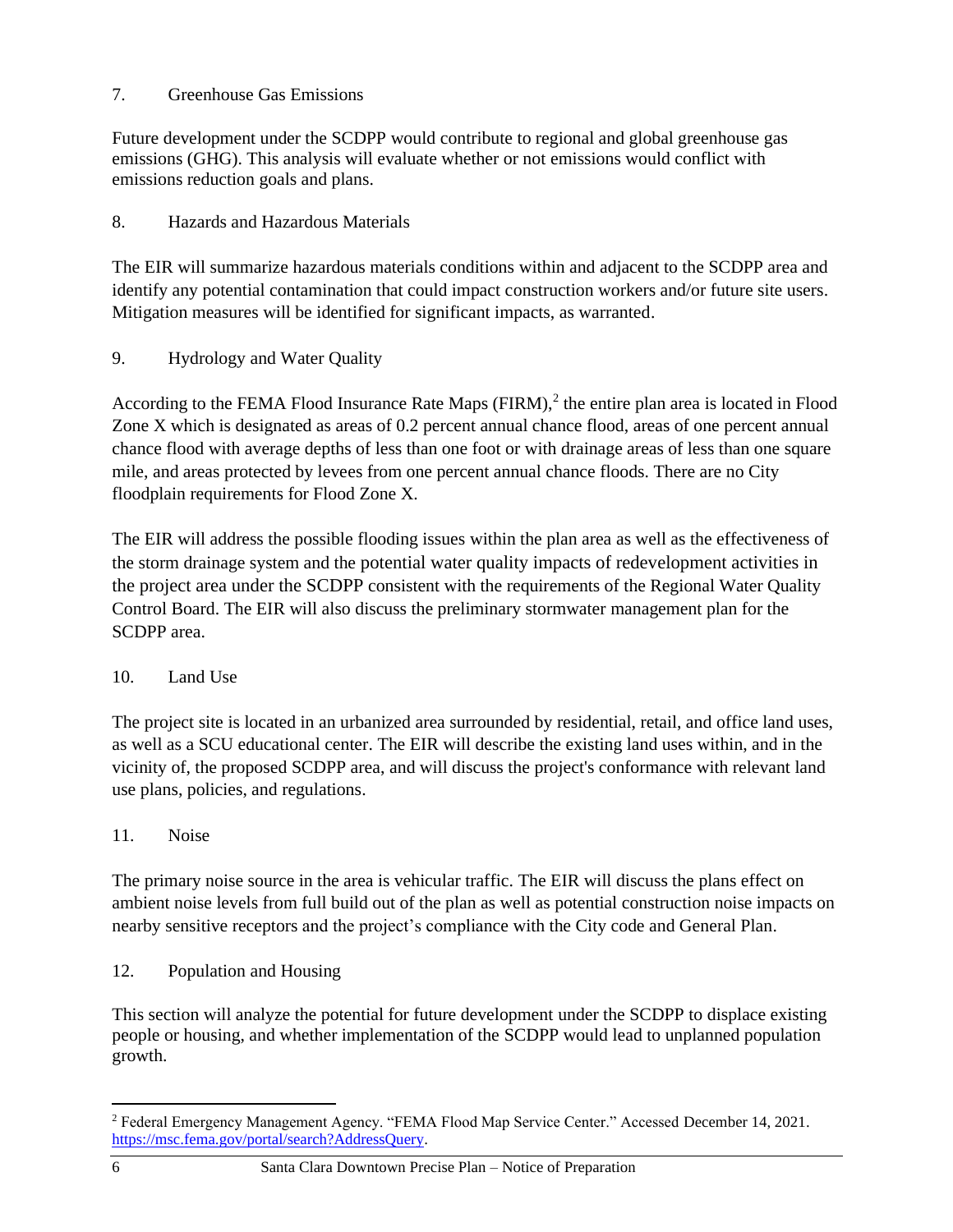# 13. Public Services

Implementation of the SCDPP would likely increase the daytime employee and resident population of the City compared to existing conditions. The increase in daytime employees and City population could result in an increased demand on public services, including police and fire protection and recreational facilities. The EIR will address the availability of public facilities and service systems and the potential for the project to require the construction of new facilities.

## 14. Transportation and Circulation

Based on the City of Santa Clara's requirements, the Transportation Impact Analysis (TIA) will focus on the operations of key intersections and freeway segments in the vicinity of the plan area. The study will include an analysis of AM and PM peak hour traffic conditions using the City's significance criteria as well as the criteria used by other jurisdictions for that agency's facilities. The project's impact on pedestrian, bicycle, and transit services and the potential for the project to reduce vehicles miles travelled (VMT) will also be discussed in the EIR.

### 15. Utilities

Implementation of the SCDPP would result in an increased demand on utilities and public facilities compared to existing conditions. The EIR will examine the impacts of the project on public facilities, including utilities such as sanitary and storm drains, water supply, and solid waste management.

### 16. Alternatives

The EIR will examine alternatives to the proposed plan including a "No Project" alternative and one or more alternative plan scenarios depending on the impacts identified. Other alternatives that may be discussed could include reduced development alternatives (e.g., smaller project site or reduced density alternatives). Alternatives discussed will be chosen based on their ability to reduce or avoid identified significant impacts of the proposed plan while achieving most of the identified objectives.

17. Significant Unavoidable Impacts

The EIR will identify those significant impacts that cannot be avoided, if the plan is implemented as proposed.

### 18. Cumulative Impacts

The EIR will include a Cumulative Impacts section that will address the potentially significant cumulative impacts of the plan when considered with other past, present, and reasonably foreseeable future projects in the area.

### 19. Other Required Analyses

In conformance with the CEQA Guidelines, the EIR will also include the following sections: 1) consistency with local and regional plans and policies, 2) growth inducing impacts, 3) significant